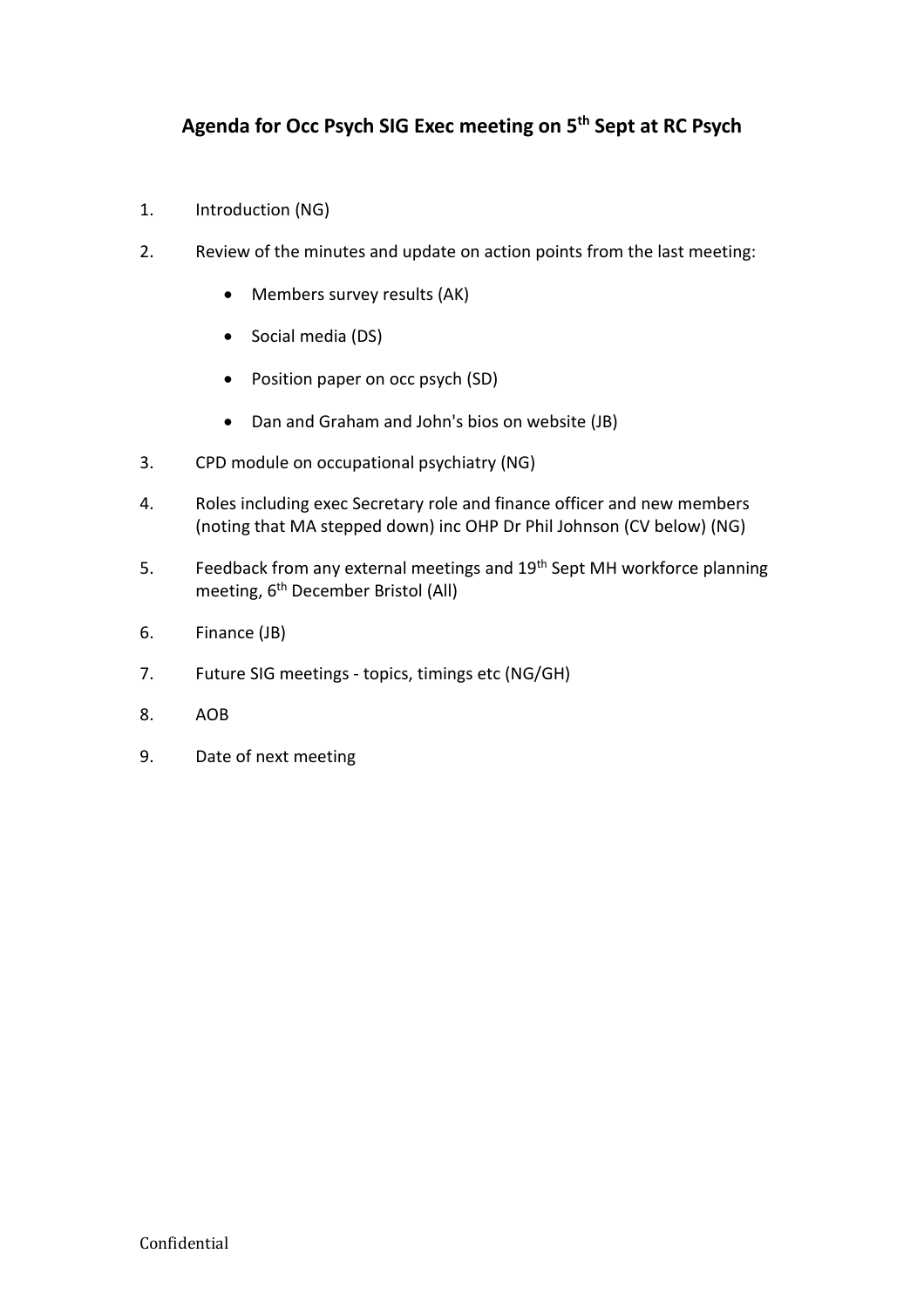## **Occupational Psychiatry Special Interest Group Exec**

Meeting held 5 th September 2019, 13:00 – 15:00

At the Royal College of Psychiatrists

## **MINUTES**

## **Members Present and role:**

Professor Neil Greenberg, Chair Dr Jeya Balakrishna, Treasurer Dr Graham Howe, Event Coordinator Dr Dan Sherwood, Social Media Dr Mark Tarn, External Speaker Liaison and Recruitment Dr Sarah Dorrington, Trainee Representative Dr John Sterland, Society of Occupational Medicine Liaison

## **Apologies:**

Ē

Professor Marios Adamou Dr Agnieszka Klimowicz, Members Survey Liaison Dr Rajeev Dhar, External Organisation Liaison

| Item | <b>Detail/Action</b>                                                                                                                                                                                                                                                                                                                                                                                                                                                                                                                                                                                                       |
|------|----------------------------------------------------------------------------------------------------------------------------------------------------------------------------------------------------------------------------------------------------------------------------------------------------------------------------------------------------------------------------------------------------------------------------------------------------------------------------------------------------------------------------------------------------------------------------------------------------------------------------|
| 1.   | Chairs' opening remarks<br>1.1 Chair welcomed all members that attended and noted the apologies.<br>1.2 Professor Marios Adamou sent a message to announce that he was resigning from the<br>exec.                                                                                                                                                                                                                                                                                                                                                                                                                         |
| 2.   | <b>Declaration of Conflicts of Interest</b><br>2.1 Conflicts of interest for Neil Greenberg and Raj Dhar who undertake private<br>occupational psychiatry work from time to time.<br>2.2 No other conflict of interests noted.                                                                                                                                                                                                                                                                                                                                                                                             |
| 3.   | Agree record of prior meeting and review action points<br>3.1 Previous meeting minutes of 15 <sup>th</sup> May 2019 were agreed.<br>3.2 DS explained that he was going to undertake some website editing course at the Royal<br>College of Psychiatrists at RC Psych.<br>3.3 JB said he will update the website biographies of the exec members. ACTION: JB                                                                                                                                                                                                                                                                |
| 4.   | SIG Event - Malingering Presentation and Discussion Facilitated by Dr Derek Tracy at<br>17:30 at the Royal College.<br>4.1 During this presentation Dr Tracy explained the research and his interest in<br>malingering.<br>4.2 The panel comprised Julie Norris (employment lawyer) and Dr John Sterland (OM<br>Cons) agreed to stand in for Dr John Paul.<br>4.3 The evening was considered a considerable success and over 50+ members attended.<br>4.4 Prior to the meeting, it was discussed whether medical students could attend at future<br>events with a smaller fee. NG said he would look into this. ACTION: NG |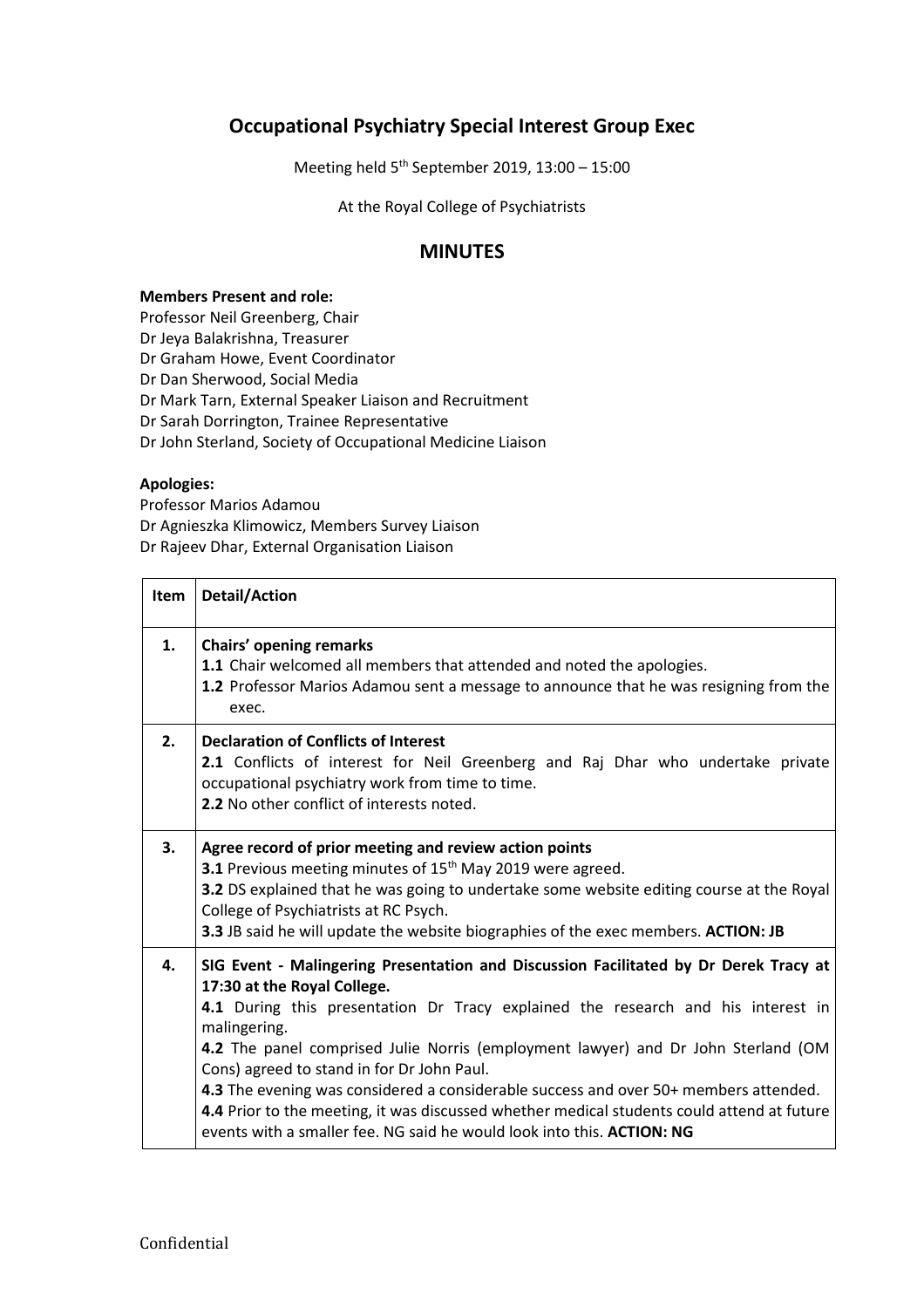| 5.  | <b>Social Media</b><br>5.1 DS explained that he has now got the twitter account up and running, but there was<br>some discussion that this needed to be expanded. It was discussed that this will be the<br>voice of the Occ Sig group.                                                                                                                                                                                                                                                                                                                         |
|-----|-----------------------------------------------------------------------------------------------------------------------------------------------------------------------------------------------------------------------------------------------------------------------------------------------------------------------------------------------------------------------------------------------------------------------------------------------------------------------------------------------------------------------------------------------------------------|
| 6.  | <b>Attendance at Other Conferences</b><br>6.1 NG explained that he was in consultation with the British Psychological Society and its<br>division of Occupational Psychology Group. It was discussed whether or not they would be<br>able to attend any and what the fee structure would be for non-RC Psych members.                                                                                                                                                                                                                                           |
| 7.  | <b>Member Survey</b><br>7.1 The feedback is yet to be received on the Member Survey.                                                                                                                                                                                                                                                                                                                                                                                                                                                                            |
| 8.  | <b>Occupational Psychiatry Group</b><br>8.1 NG pointed out that the college occasionally receives emails from members who are<br>interested in a career in Occupational Psychiatry and the subsequent career path.<br>8.2 It was also discussed whether or not the website will act as a resource hub for articles<br>that are useful for Occupational Psychiatry. NG is going to look at this. ACTION: NG to<br>confirm that the SIG website can be a resource library<br>8.3 The exec discussed more collaboration with the Society of Occupational Medicine. |
| 9.  | <b>Feedback from Other Meetings</b><br>9.1 RD will be attending an Occupational Psychiatry meeting in Bristol on 15 <sup>th</sup> October<br>2019.<br>9.2 At the Royal College on 19 <sup>th</sup> September 2019 there will be a mental health work force<br>planning meeting, which will look at mental health for Psychiatrists from 14:00-16:00.<br><b>ACTION: NG will look for an attendee if possible</b>                                                                                                                                                 |
| 10. | <b>Position Paper on Occupational Psychiatry</b><br>10.1 NG was looking for some support in writing his paper and approached SD who<br>agreed to prepare a draft. ACTION: SD to produce a draft within 3 months.                                                                                                                                                                                                                                                                                                                                                |
| 11. | <b>Finance</b><br>11.1 JB gave a full financial report.<br>11.2 JB explained that he would be standing down as the Exec Treasurer. The committee<br>will need to find another volunteer. ACTION: NG/JB<br>11.3 It is noted that the financial post proposed training begins in February 2020 and that<br>the role requires 2 meetings per year, which constitutes CPD for the Financial Officers' of<br>the college.                                                                                                                                            |
| 12. | <b>Other Roles</b><br>12.1 It was noted that MT had agreed to take up the role as Exec Secretary for Occ SIG.<br>12.2 There was discussion whether or not there should be a cooptee onto the committee<br>from the General Adult Psychiatry Faculty, and indeed whether or not a Occ Sig person<br>should sit on their committee as well.                                                                                                                                                                                                                       |
| 13. | <b>AOB</b><br>13.1 It was discussed what the next Occ Sig presentation should be and MT suggested<br>"Bad Doctors", where he would ask for a person from the MPS to present some cases. We<br>would have input from an RO - Dr Martin Bagley, former Medical Director of SLAM, has<br>agreed to be on the panel. ACTION: MT to approach MPS & NG to approach MB (which<br>was done after the meeting and MB agreed to take part).                                                                                                                               |
| 14. | Date of the next meeting                                                                                                                                                                                                                                                                                                                                                                                                                                                                                                                                        |